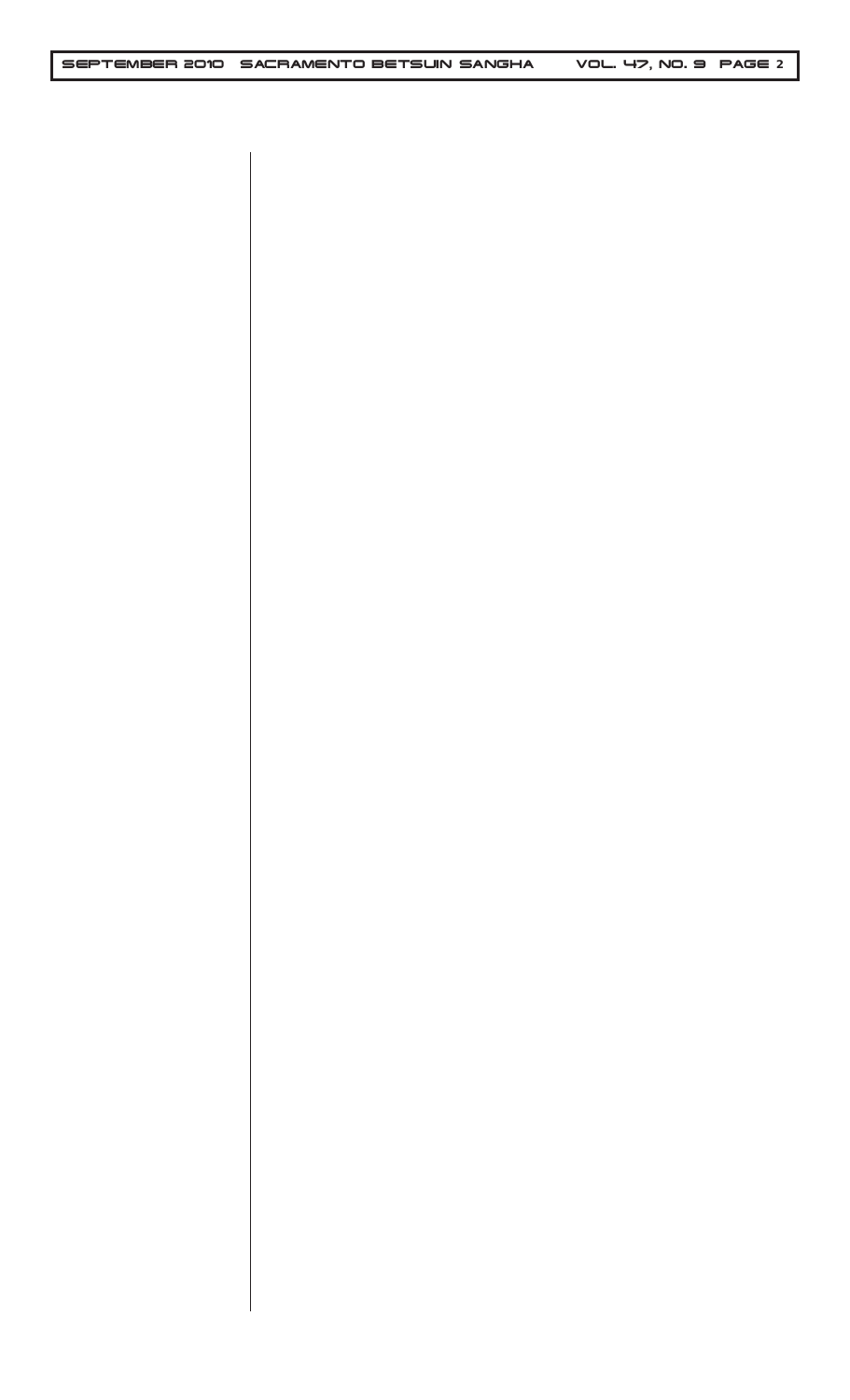| RB'S CORNER<br>(CONTINUED)                                                                                                                                                | our members, I would ask them to consider creating an American Obutsudan<br>(Family Buddhist Altar). In 2006, after seeing the beautiful "urn" that Jim<br>Watkins made for his father-in-law, Ray Takata, I began encouraging him to<br>create an American Obutsudan. A few months ago, Jim came and invited<br>Reverend Peter and me to see his vision for an American Obutsudan. Like the<br>traditional Obutsudans from Japan, they were devotional works of art but<br>uniquely different. He shared with me that he and James Amioka have been<br>working on this concept for quite a while before they felt the Obutsudans were<br>"worthy" of viewing. Reverend Peter and I were so deeply impressed with his<br>beautifully crafted Obutsudans we asked him if we could display a few at the<br>Betsuin library.<br>Each time I see them, I quietly think to myself that very naturally, we are |
|---------------------------------------------------------------------------------------------------------------------------------------------------------------------------|----------------------------------------------------------------------------------------------------------------------------------------------------------------------------------------------------------------------------------------------------------------------------------------------------------------------------------------------------------------------------------------------------------------------------------------------------------------------------------------------------------------------------------------------------------------------------------------------------------------------------------------------------------------------------------------------------------------------------------------------------------------------------------------------------------------------------------------------------------------------------------------------------------|
|                                                                                                                                                                           | moving toward fulfilling Gomonshu's wish to create an American Jodo<br>Shinshu.                                                                                                                                                                                                                                                                                                                                                                                                                                                                                                                                                                                                                                                                                                                                                                                                                          |
|                                                                                                                                                                           | We are looking forward to seeing everyone throughout the new, 2010-2011<br>Dharma School term.                                                                                                                                                                                                                                                                                                                                                                                                                                                                                                                                                                                                                                                                                                                                                                                                           |
|                                                                                                                                                                           | Gratefully,<br>RB                                                                                                                                                                                                                                                                                                                                                                                                                                                                                                                                                                                                                                                                                                                                                                                                                                                                                        |
| PRESIDENT'S<br>MESSAGE<br><b>RICHARD KAI</b>                                                                                                                              | <b>Thew.</b> The weekend we have targeted for many months has come and<br>gone. Fortunately, we all survived and are now resting our aching<br>bodies for next year. We can all put our feet up and celebrate the end<br>of a most successful event.                                                                                                                                                                                                                                                                                                                                                                                                                                                                                                                                                                                                                                                     |
|                                                                                                                                                                           | I was rummaging through the Internet looking for an explanation of why we go<br>through the torture of working night and day and spend more than five months<br>planning for this annual showcase. I may have run across one of the reasons<br>why from a couple of postings on Yelp.com. One person wrote:<br>"I hope it's alright that I am posting even though I'm not affiliated with the church<br>or the community groups that put this on every year. I just had a great time last<br>year and am looking forward to it again this year. The website says 40,000 people<br>visit each year! They have some delicious food, entertaining music and dance<br>performances, unique and inexpensive knickknacks. And the indoor hall with the<br>games is a blast!"                                                                                                                                   |
|                                                                                                                                                                           | A couple of other people wrote:<br>"Wow, this is so fun and yummy! I think I might go. Thanks!"                                                                                                                                                                                                                                                                                                                                                                                                                                                                                                                                                                                                                                                                                                                                                                                                          |
|                                                                                                                                                                           | "I love this thing it's so crowded and hot but good food and I always run into a<br>weird variety of folks that I know! Make sure to go with friends who'll help you grab<br>a table. I always park at Target ha-ha!"                                                                                                                                                                                                                                                                                                                                                                                                                                                                                                                                                                                                                                                                                    |
| OFFICE<br><b>MANAGERS</b><br>Meri Fong<br>Tak Ito                                                                                                                         | What started out in 1947 as the first annual gathering of the Japanese-American<br>community after the end of World War II is now 63 years later an event that is<br>visited by 40,000-50,000 people. The event receives primetime coverage from<br>our local television news stations; a large spread in "Ticket," a weekend<br>magazine of The Sacramento Bee; and regional news articles that feature the<br>makers and shakers for the Bazaar. Some end up as celebrities - like our own<br>Rachel Nagai with front page coverage in the "Sacramento Living" section of<br>the <i>Bee.</i>                                                                                                                                                                                                                                                                                                           |
| <b>BETSUIN</b><br>OFFICE<br>446-0121                                                                                                                                      | Those who visited the temple walked shoulder-to-shoulder among the many<br>volunteers and guests trying to make their way from one food station to<br>another. Most stood in line for nearly an hour for a chance to taste the "family<br>recipes" used to BBQ chicken; deep-fry tempura; and farmland staples such as<br>shoyu weenies over rice. A sampling of these fine food groups only led to a<br>craving for familiar foods such as teriyaki beef sandwiches, chow mein and<br>sushi of many sorts.                                                                                                                                                                                                                                                                                                                                                                                              |
| <b>SANGHA</b><br>HELPERS<br>Misao Abe<br>Mary Amemiya<br>Ruth Hayashi<br>Irene Hoshiko<br>Sanaye Imajo<br>Miyoko Iwata<br>Mae Kaneko<br>Alice Kataoka<br>Yoshiko Morisawa | Our patrons found that no meal would be complete without a dessert dish from<br>either or both the indoor or outdoor pastry booths. They washed down the<br>food with tasty Japanese beer and sake sold by Beer Boys and everything<br>topped off with a refreshing snow cone prepared by the Junior YBA. The<br>smiling faces of satisfaction are worth the price of admission and a tribute to all<br>the volunteers who prepared and presented the food for sale. The ultimate<br>tribute was paid to Gladys Adachi, one of our booth chairs, who was asked by<br>a customer for her recipes right on the spot. Gladys, in her humble manner,<br>took the person's name and address and promised to put it in the mail after<br>recovering from the toil of the Bazaar.                                                                                                                               |

The list could go on and on, trying to give print time for all those who worked behind the scenes to make this event a success. There is no one person who should be given credit for the success of the Bazaar. One cannot imagine the

Yoshiko Morisawa Mitzie Muramoto Mutsuko Noguchi Teruko Ono Mary Tsukiji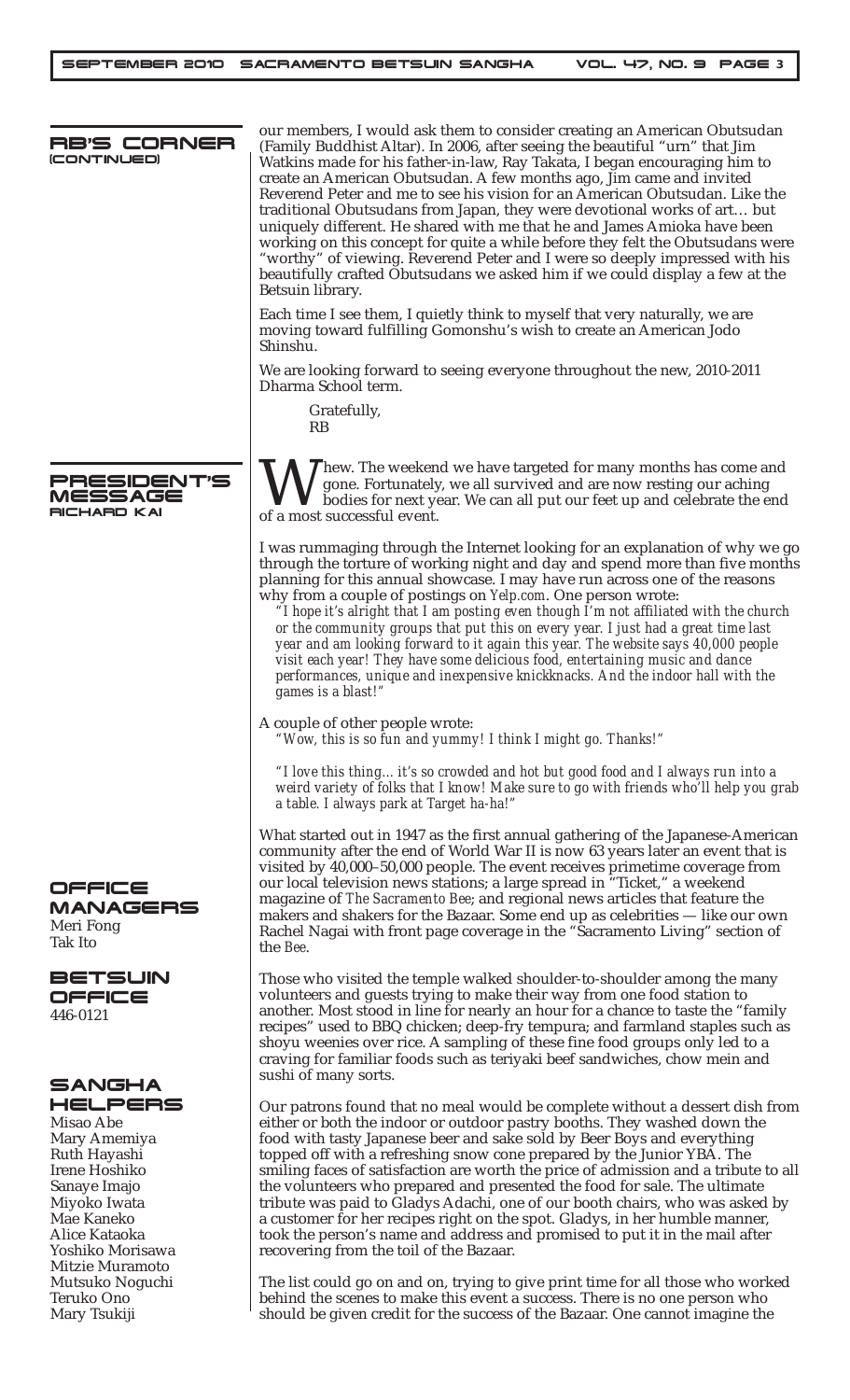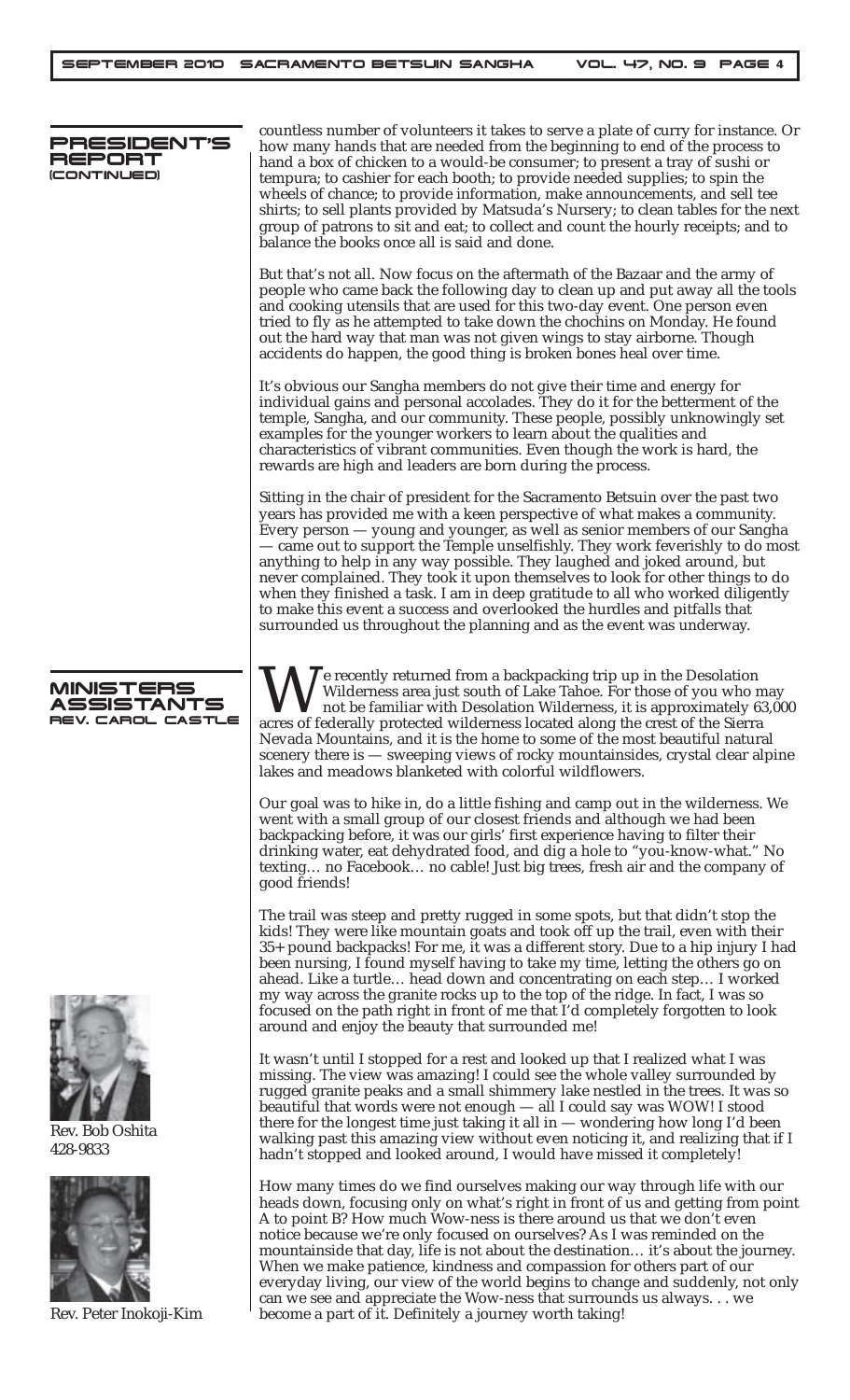|                           | Saturday, July 24                                                                                                                  | <b>Brandon Mark</b>                                                       | <b>Steve Hamamoto</b>                                                                                                                                       |
|---------------------------|------------------------------------------------------------------------------------------------------------------------------------|---------------------------------------------------------------------------|-------------------------------------------------------------------------------------------------------------------------------------------------------------|
| <b>BAZAAR</b><br>ONSTRUC- | Gladys Adachi<br>Sam Adachi                                                                                                        | <b>Kelvin Mark</b><br>Lyndsie Mark                                        | Grace Hatano<br>Don Honda                                                                                                                                   |
| TION CREW                 | Jack Akabori                                                                                                                       | Tomio Masaki                                                              | Sherman Iida                                                                                                                                                |
|                           | James Amioka                                                                                                                       | George Miyao                                                              | Derek Ikami                                                                                                                                                 |
|                           | Tim Castle<br>Jim Fauis                                                                                                            | Mike Nagai<br>Rachel Nagai                                                | Richard Kai<br>Keith Kataoka                                                                                                                                |
|                           | Valerie Fong                                                                                                                       | Mark Nguyen                                                               | Ken Koyama                                                                                                                                                  |
|                           | John Fujimoto                                                                                                                      | Darryl Nishikawa                                                          | Lynn Kurahara                                                                                                                                               |
|                           | Emily Furukawa                                                                                                                     | Hank Nishikawa                                                            | Reiko Kurahara                                                                                                                                              |
|                           | Ken Furukawa                                                                                                                       | Matt Nitta                                                                | Wayne Kurahara                                                                                                                                              |
|                           | Leilani Furukawa<br>NaOmi Furukawa                                                                                                 | <b>Bill Ohara</b><br>Mike Oyam                                            | Minh La<br><b>Brandon Mark</b>                                                                                                                              |
|                           | <b>Steve Hamamoto</b>                                                                                                              | <b>Tyler Sasaki</b>                                                       | Kelvin Mark                                                                                                                                                 |
|                           | Frank Hirota                                                                                                                       | Sachi Sawada                                                              | Mike Nagai                                                                                                                                                  |
|                           | Derek Ikami                                                                                                                        | Derek Seo                                                                 | Rachel Nagai                                                                                                                                                |
|                           | Keith Ikami<br>Ryan Ikami                                                                                                          | Henry Shigaki<br>Gene SooHoo                                              | Mark Nguyen<br>Daniel Nishikawa                                                                                                                             |
|                           | Eddie Imai                                                                                                                         | Ryan Su                                                                   | Darryl Nishikawa                                                                                                                                            |
|                           | Jim Isuk                                                                                                                           | Jerry Tokunaga                                                            | Hank Nishikawa                                                                                                                                              |
|                           | Tak Ito                                                                                                                            | Gary Traganza                                                             | Nicholas Nishikawa                                                                                                                                          |
|                           | Richard Kai<br>Richard Kashiwada                                                                                                   | Jeff Tsuruoka<br>Kelly Uda                                                | <b>Gordon Nitta</b><br><b>Bill Ohara</b>                                                                                                                    |
|                           | Stephen Kashiwada                                                                                                                  | Ray Valdovino                                                             | Mike Oyama                                                                                                                                                  |
|                           | Keith Kataoka                                                                                                                      | Alan Wu                                                                   | Steve Sasaki                                                                                                                                                |
|                           | Hodge Kawakami                                                                                                                     |                                                                           | Cameron Takeda                                                                                                                                              |
|                           | <b>Steve Kawano</b>                                                                                                                | <b>Sunday, July 25</b>                                                    | Glenn Takeda                                                                                                                                                |
|                           | Gregg Kochi<br>Ken Koyama                                                                                                          | Gladys Adachi<br>Sam Adachi                                               | Jerry Tokunaga<br>Gary Traganza                                                                                                                             |
|                           | Cody Kurahara                                                                                                                      | Jack Akabori                                                              | Diane Tsuruoka                                                                                                                                              |
|                           | Lynn Kurahara                                                                                                                      | James Amioka                                                              | Jeff Tsuruoka                                                                                                                                               |
|                           | Maynard Kurahara                                                                                                                   | <b>Bob Chavez</b>                                                         | Kelly Uda                                                                                                                                                   |
|                           | Reiko Kurahara                                                                                                                     | Valerie Fong                                                              | Alan Wu                                                                                                                                                     |
|                           | Minh La                                                                                                                            | Ken Furukawa                                                              |                                                                                                                                                             |
|                           |                                                                                                                                    |                                                                           |                                                                                                                                                             |
|                           |                                                                                                                                    |                                                                           |                                                                                                                                                             |
| <b>MAINTENANCE</b>        | Thank you to:                                                                                                                      |                                                                           |                                                                                                                                                             |
| REPORT                    |                                                                                                                                    |                                                                           |                                                                                                                                                             |
| ED IMAI                   |                                                                                                                                    |                                                                           |                                                                                                                                                             |
|                           |                                                                                                                                    |                                                                           | • Spencer Wong for managing the project to add electrical circuits to be used<br>during the Bazaar and throughout the year. Four circuits were added to the |
|                           |                                                                                                                                    |                                                                           | North trellis and four circuits to the wall of the outdoor kitchen. Helping                                                                                 |
|                           |                                                                                                                                    | Spencer were Frank Hirota, Bobby Tanaka and Gary Traganza.                |                                                                                                                                                             |
|                           |                                                                                                                                    |                                                                           |                                                                                                                                                             |
|                           |                                                                                                                                    |                                                                           | • Steve and Tyler Sasaki, and James Amioka for welding and reinforcing the                                                                                  |
|                           |                                                                                                                                    |                                                                           | wheels on the carts for the Obon and Bazaar stage. It was necessary to weld                                                                                 |
|                           |                                                                                                                                    |                                                                           | new mounting plates to the bottom of the carts to support the new heavy-                                                                                    |
|                           |                                                                                                                                    | duty wheels. Gordon Nitta for attaching bumpers to the stage carts.       |                                                                                                                                                             |
|                           |                                                                                                                                    |                                                                           |                                                                                                                                                             |
|                           | • Jack Akabori, Bob Chavez and Gary Traganza for their efforts to clear the<br>floor and urinal drains in the men's main restroom. |                                                                           |                                                                                                                                                             |
|                           |                                                                                                                                    |                                                                           |                                                                                                                                                             |
|                           |                                                                                                                                    |                                                                           |                                                                                                                                                             |
|                           |                                                                                                                                    |                                                                           | • Don Honda, Eddie Imai and Gary Traganza for preparing swamp coolers for                                                                                   |
|                           | Obon and Bazaar.                                                                                                                   |                                                                           |                                                                                                                                                             |
|                           |                                                                                                                                    |                                                                           |                                                                                                                                                             |
|                           |                                                                                                                                    |                                                                           |                                                                                                                                                             |
|                           |                                                                                                                                    |                                                                           | rientation and registration for the fall semester was on Monday, August                                                                                     |
| SAKURA<br>AKUEN           | 23, at 6 p.m.                                                                                                                      |                                                                           |                                                                                                                                                             |
|                           |                                                                                                                                    |                                                                           |                                                                                                                                                             |
| .ASSES                    |                                                                                                                                    |                                                                           | Our classes are designed for busy people like you: once a week, small class size                                                                            |
| (MONDAY                   |                                                                                                                                    |                                                                           | (6 to 15 students per class), and different types and levels of classes. New this                                                                           |
| EVENINGS)                 |                                                                                                                                    | improve or maintain the proficiency level. Beginner Level 1 requires no   | year is a refresher course for those who have learned the language and want to                                                                              |
| <b>MASAKO THOMAS</b>      |                                                                                                                                    |                                                                           | knowledge of Japanese. We also have Reading and Writing Kana/Kanji classes.                                                                                 |
|                           |                                                                                                                                    |                                                                           |                                                                                                                                                             |
|                           |                                                                                                                                    | Fall semester is from September 13, 2010 to January 24, 2011.             |                                                                                                                                                             |
|                           |                                                                                                                                    | Tuition is \$160 per semester class. (Church members get 20 percent off.) |                                                                                                                                                             |
|                           |                                                                                                                                    |                                                                           | Registration fee for a new student is \$10. Please check Sakura Gakuen adult                                                                                |
|                           |                                                                                                                                    | class website, or contact Masako Thomas at 482-8770, or sakurahanami@     |                                                                                                                                                             |
|                           | hotmail.com.                                                                                                                       |                                                                           |                                                                                                                                                             |
|                           |                                                                                                                                    |                                                                           |                                                                                                                                                             |
|                           |                                                                                                                                    |                                                                           |                                                                                                                                                             |
|                           |                                                                                                                                    |                                                                           |                                                                                                                                                             |
|                           |                                                                                                                                    |                                                                           |                                                                                                                                                             |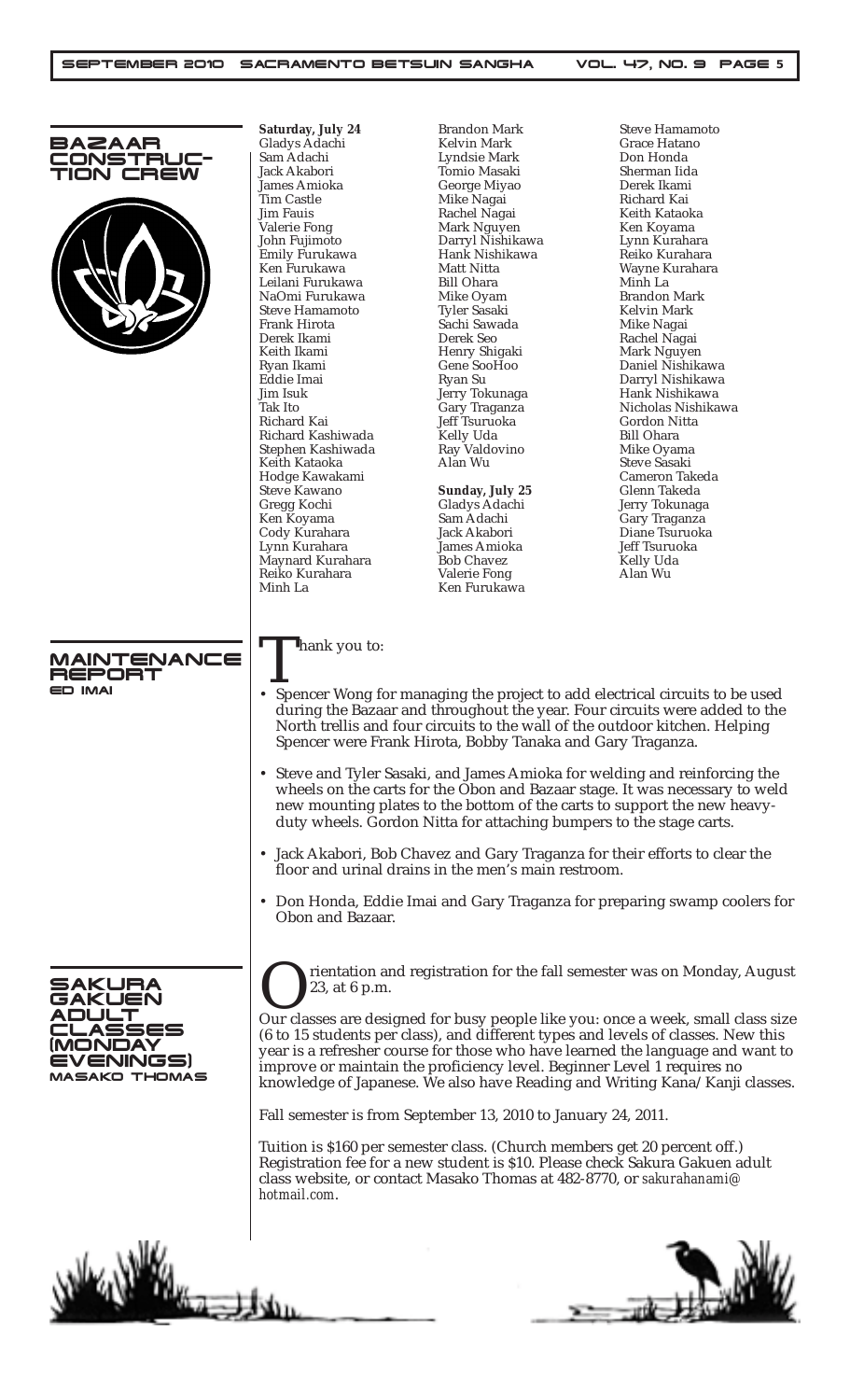|                                                                                   |                            | <b>Condolences to</b><br>the Families of:                                                                                                                                                                                                                                                                                                                                                                                                                                                                                                                                                                                                                                                                                                                                                                                                                                                                                                                                 |  |
|-----------------------------------------------------------------------------------|----------------------------|---------------------------------------------------------------------------------------------------------------------------------------------------------------------------------------------------------------------------------------------------------------------------------------------------------------------------------------------------------------------------------------------------------------------------------------------------------------------------------------------------------------------------------------------------------------------------------------------------------------------------------------------------------------------------------------------------------------------------------------------------------------------------------------------------------------------------------------------------------------------------------------------------------------------------------------------------------------------------|--|
|                                                                                   |                            | Katsumi Nishimura  May 17, 1913 - July 14, 2010<br>Gary Koichi Nishite June 5, 1941 - July 25, 2010<br>Shizuko Masuhara  January 31, 1914-- July 18, 2010<br>Kiyoka Kawamura  March 7, 1920-- August 8, 2010<br>Hisashi Urokogata  March 27, 1930-- August 16, 2010                                                                                                                                                                                                                                                                                                                                                                                                                                                                                                                                                                                                                                                                                                       |  |
|                                                                                   |                            | I i ho, hi ho, it's off to work we go It is September and it is time to go<br>back to work. We hope you all had a restful summer and are just rarin'<br>$\blacksquare$ to get back to the old grindstone of non-Furlough Fridays. All in all,<br>this past summer was a fairly mild one. It seems that we only had a handful of<br>100-plus days, none of which were on Obon nor Bazaar Weekend AND to top it<br>off, it was almost chilly in Fresno during the Central Cal Cobra Tournament in<br>June. You never ever have the words June, Fresno and chilly in the same<br>sentence, so that is saying a lot. So what's up with all this global warming<br>propaganda going around by all the talking heads huh!?!? Oops, I better<br>watch out, we may have an Indian summer that will blow our toupees off!<br>Then that will be some serious "bachi" on my little ol' talking head.                                                                                 |  |
|                                                                                   | for free, yes free.        | Anyway, where was I? Oh yeah, I was talking about being smarter than a fifth<br>grader, because I think any fifth grader can tell you that a long time ago this<br>planet was covered in ice, whether they learned this in school or from the Ice<br>Age movies, that fact cannot be denied that ice is no longer covering the planet,<br>so that means it must have melted. The ice melted because the planet is<br>warming up. How about that! There you go, the Planet Is Warming Theory<br>without all the millions of dollars in research grant money, and you got this all                                                                                                                                                                                                                                                                                                                                                                                          |  |
|                                                                                   |                            | Now to really get back to where I was really goingback to work We will be<br>registering for the upcoming basketball season in September the first couple of<br>weeks that the Family Dharma services resume. We will be out in the courtyard<br>taking signups just like in years past; however, this year, we will be attempting<br>some long-range planning and also taking signups for the mochi tsuki, so be<br>prepared to sign up for your mochi shift when you register for basketball.                                                                                                                                                                                                                                                                                                                                                                                                                                                                           |  |
|                                                                                   |                            | The basketball season is our winter sport and our bowling league is our fall<br>sport and since fall comes before winter, we will also have sign-ups for the<br>bowling league. Everyone had such a great time last year, it was unanimously<br>decided to bring it back again this year. So, join our pro-bowler Ray Valdovino,<br>and our Sangha for some bowlerific fun and if you ask Ray nice enough, he<br>may let you witness in person another perfect 300 game or two. Our league is<br>for everyone $-$ young, old, novice or scratch bowlers $-$ so come out to the<br>courtyard and sign up. The students who bowl in our league earn scholarship<br>money also, so there is yet another reason to sign up.                                                                                                                                                                                                                                                   |  |
|                                                                                   | What more can you ask for? | Don't forget about the attendance requirement for the basketball program, and<br>that there are two extra credit days the first two weeks of the Family Dharma<br>Services in September, free for the taking. How about that? Another freebie.                                                                                                                                                                                                                                                                                                                                                                                                                                                                                                                                                                                                                                                                                                                            |  |
| dams<br>ıko<br>ta<br>VG<br>l Kai<br>'astle<br>u'<br>rukawa<br>umamoto<br>ppenberg | appreciated. Thanks again! | As I was saying earlier, the weather during Bazaar weekend this year was<br>pretty much darn near perfect, and the Sacramento community showed up in<br>droves. We had a steady crowd all weekend and we would most certainly like<br>to thank all our sports families for working their assigned shifts and also<br>helping out on the Thursday and Friday prep days. An even bigger thank you<br>goes out to all of those who attended our After Bazaar Party on Monday. Due to<br>the fact we had so many hands out there lifting that barge and toting that bail,<br>we were able to finish up at 3 p.m. when we are usually out there until dinner<br>time. AND the biggest THANK YOU goes out to Mister Honda and Master<br>Honda for coming out late Sunday night and working until early Monday<br>morning to give us a giant head-start in our Monday After Activities, it was a<br>surprise to see all the work Don and Jared had accomplished and it was truly |  |



ALAN WU

SANGHA STAFF

Editor (English) Cliff Adams Editor (Japanese) Katsuko Hirota

## CONTRIBUTING REPORTERS

| President's Msg   | Richard Kai  |
|-------------------|--------------|
| Ministers Asst    | Carol Castle |
| Sports Cmte       | Alan Wu      |
| Dharma School     | Ken Furuka   |
| Cub Scouts        | Glen Kuma    |
| <b>Boy Scouts</b> | Alec Topper  |
|                   |              |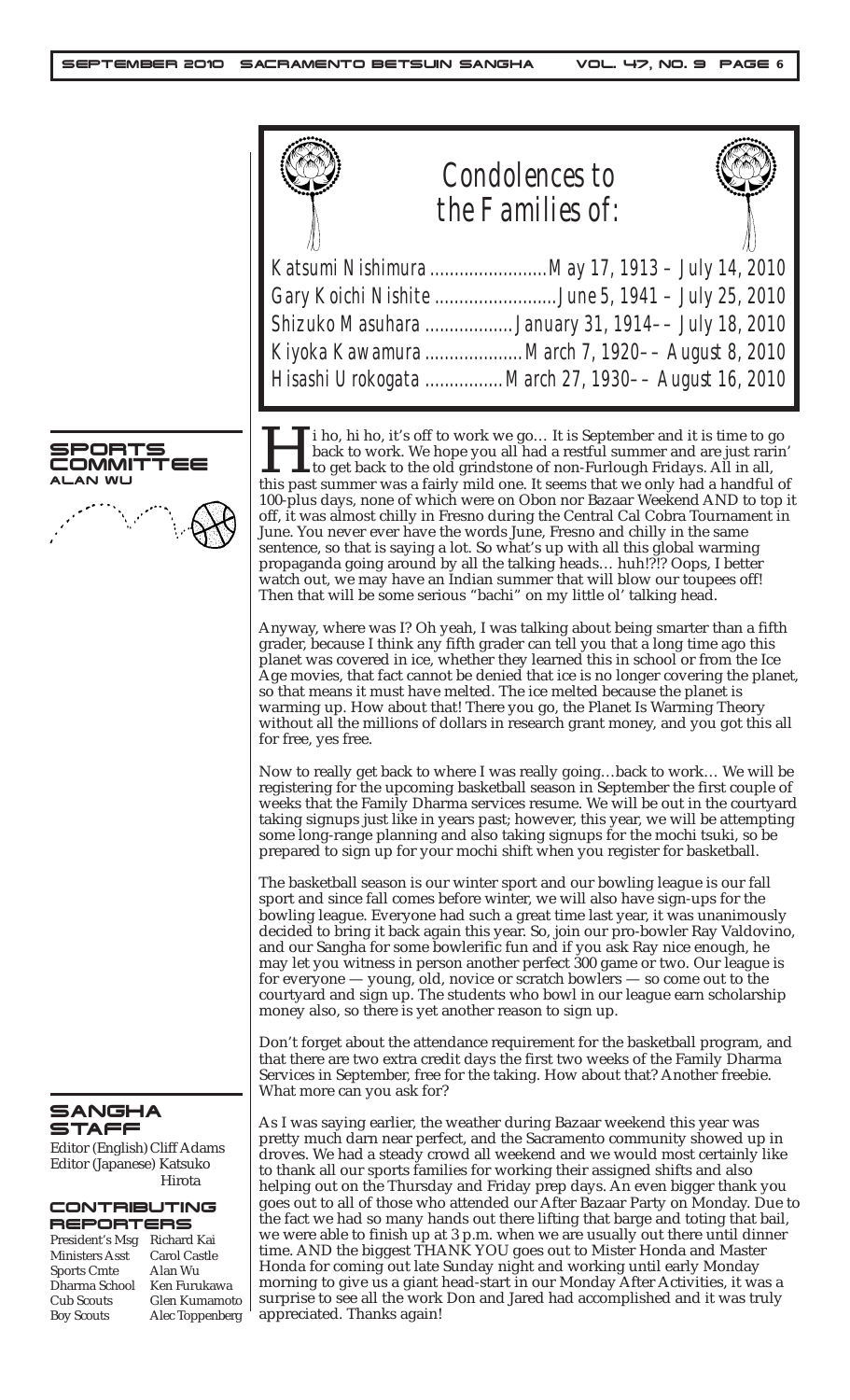



August has passed, and so did Bazaar! As the superintendent, I spent tin much of both days helping with bussing tables outside. I also spent tin dirty. Hats off to Carol Tamai for organizing the shifts and compiling the li much of both days helping with bussing tables outside. I also spent time with so many wonderful people, even if the work was hot and a bit as well as being out there as long as me! As Richard Kai has said so many times, the Dharma School is successful because of Carol. Also so evident at this particular area of the Bazaar is the enthusiasm and commitment of so many families! Just when I was getting tired of being there (and this happened many times) I was part of an uplifting conversation, witness to the hard work of parents, or the recipient of a stack of dirty trays from a student… and it all made me smile to be part of the amazing chain of events and unexpected help from so many people.

As many of you know, I have made a point of having the students responsible for the work for 8th grade and up for the past few years. Well, this year I realized that the majority of work performed by 6th and 7th grade also came from the students! I really want to thank those **students** from all classes who worked bussing tables, and to acknowledge the organizational skills of the **teachers** for 6th and 7th grades as well! I received so many compliments from people attending the Bazaar who were impressed with our students… well it is heartwarming, and those students deserved them. I remember one person who emphasized that it was the cleanliness of the eating area that invited her family and friends to stay and eat the food they purchased, and really enjoy attending the Bazaar!

Dharma School teachers needed for 7th and 8th grades, both full-time and parttime! No teaching experience necessary! Unfortunately the classes are too large to combine.

Dharma School class registration begins Sunday the 12th. Please make sure to provide us with up-to-date e-mail addresses and phone numbers! This is especially true for the 7th grade and higher classes, since most of the class communication is done via e-mail.

Dharma School classes begin Sunday the 19th. To set the right "tone" for the year:

- Please encourage the students to sit quietly during the services, especially during chanting and the Dharma message.
- Remember that all of us adults, and even the older students, are role models and teachers in our own right. Please remember that even "quiet" disruptions are disruptive to the service.
- Set pagers and cell phones to quiet modes, and do not text or make/take calls in the Hondo.
- The ancillary service sites (little Hondo, classrooms) will not always be opened unless the Hondo is expected to be filled. So please make room for later comers in the Hondo!
- If students are in the halls or stairways, direct them to seating areas!
- Attendance credit is based on BOTH service and classroom attendance! This credit is granted at the discretion of the teacher.

Fall Higan service is Sunday the 26th.

In Gassho.

DONATIONS



MORE INFORMATION WILL BE COMING!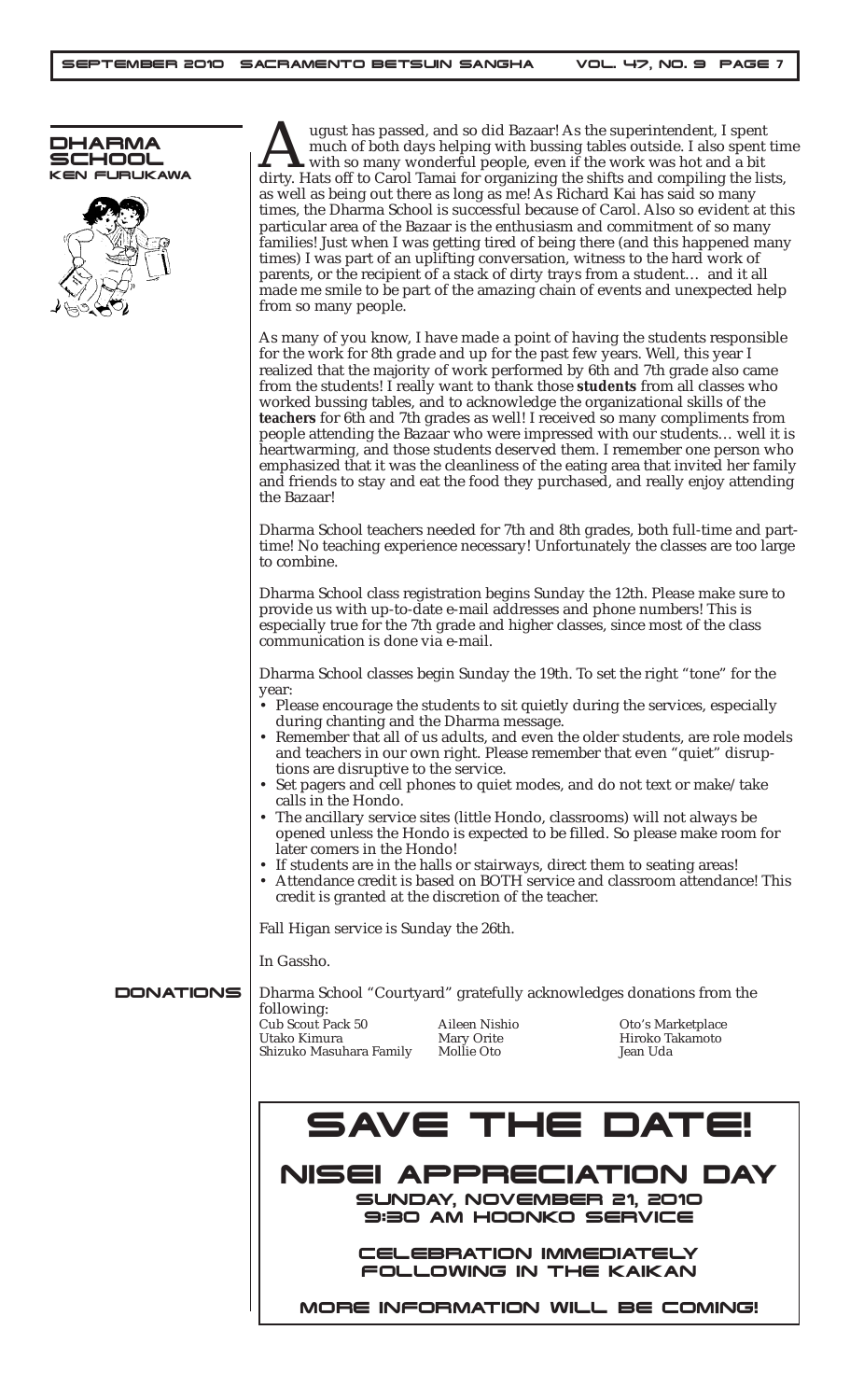





HAVE YOU PAID YOUR 2010 MEMBERSHIP DUES? The office staff would like to thank Tyler Ito, age 11, and his grandmother, Ellen Ito, for repairing all of our Service Books in the hondo. Nice job, Tyler!

alling all scouts! Summertime is in full swing and Pack 50 is getting<br>ready to start off another year! The summer has been full of fun<br>activities for the scouts of Pack 50 and their families. The highlight :<br>has been the C ready to start off another year! The summer has been full of fun activities for the scouts of Pack 50 and their families. The highlight so far has been the Campout at Camp Olema near Point Reyes. The weather was great, the food was great and the company was great! All the scouts arrived on Friday afternoon to set up camp. The committee found a great location for the pack that allowed us to have a huge area for the boys to run around and play. On Saturday, the pack had an opportunity to participate in a short hike to visit an Indian village and to perform some service projects for the Point Reyes State Park. After a tour of the Indian village, the boys took some time to clean up the park and collect the many leaves that had fallen on the ground. This is important because these leaves can catch fire very easily so it's important to dispose of them properly to prevent any forest fires. The day was also filled with activities where the boys got the chance to earn belt loops and experience many new things. All the parents did a great job of cooking and cleaning after the many meals. A special thank you to the committee chair, Nick Shebert, and his assistants, Minh La and Glenn Noguchi. Once again, they did a great job of organizing this pack event.

Right around the corner is a trip to the USS Hornet and Camp Pollock! I'm sure both events will be filled with many more stories with laughs and good times! Thank you again to the many people who bring these events to life. You may not know it at the time, but you are giving the kids a chance to form lifelong memories of scouting that they will remember fondly.

Thank you again to Rinban Bob and Reverend Peter and the entire Sacramento Buddhist Church and Parents of Pack 50 for your continued support!



Please be aware that articles for the SANGHA are **due** on the **15th of each month.** Late articles will be published in the following month's issue.

When sending articles by email, please send e-mail to: **vibrocount@lanset.com** with a **cc to: betsuinoffice@gmail.com** and inform the church office at 446-0121. Please include the author's name. Thank you.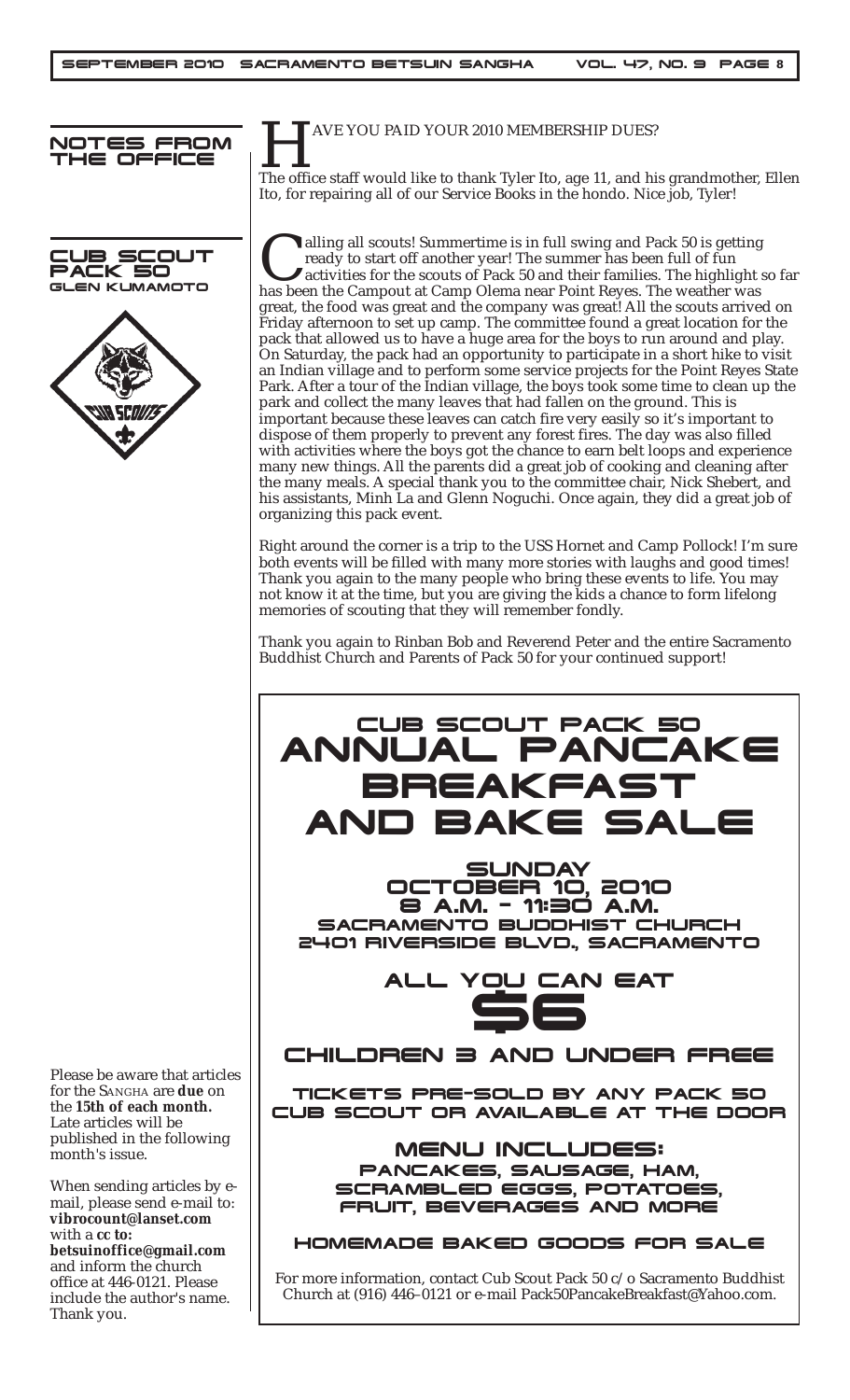| 3OY SCOUT<br>$\equiv$ c<br>TOPPEN<br>JBERG         | uly is one of Troop 50's quieter months. Many boys have sports to play,<br>classes to take, vacations to relax on, and people to catch up with. Due to<br>the increased social schedule, it is hard to incorporate Boy Scouts in with<br>the social fiasco that is July.                                                                                                                                                                                                                                                                                                                                                                                                                                                    |                                                                        |  |  |
|----------------------------------------------------|-----------------------------------------------------------------------------------------------------------------------------------------------------------------------------------------------------------------------------------------------------------------------------------------------------------------------------------------------------------------------------------------------------------------------------------------------------------------------------------------------------------------------------------------------------------------------------------------------------------------------------------------------------------------------------------------------------------------------------|------------------------------------------------------------------------|--|--|
|                                                    | On July 9, Troop 50's parents signed up for Crab Feed positions. The day after,<br>on July 10, Assistant Scout Master Kochi led a Flag Ceremony at Belle Cooledge<br>Library. Almost two weeks later, Troop 50 helped out at the Bazaar pullout.<br>Scoutmaster Tanaka was very pleased with the terrific turnout, which allowed<br>the task to be completed in a very short amount of time. The same weekend<br>Assistant Scout Master Lowe led boys on a three-day two-night backpacking<br>trip. The last Friday in July should have hosted a troop meeting and a Green<br>Bar meeting; however, both had to be cancelled as the church was already<br>occupied. Patrol leaders were, however, interviewed that evening. |                                                                        |  |  |
| <b>DONATIONS</b>                                   |                                                                                                                                                                                                                                                                                                                                                                                                                                                                                                                                                                                                                                                                                                                             |                                                                        |  |  |
| <b>FUNERAL</b>                                     |                                                                                                                                                                                                                                                                                                                                                                                                                                                                                                                                                                                                                                                                                                                             |                                                                        |  |  |
|                                                    |                                                                                                                                                                                                                                                                                                                                                                                                                                                                                                                                                                                                                                                                                                                             | Shizuko Masuhara Family  In Memory of Shizuko Masuhara  \$800          |  |  |
|                                                    |                                                                                                                                                                                                                                                                                                                                                                                                                                                                                                                                                                                                                                                                                                                             |                                                                        |  |  |
|                                                    |                                                                                                                                                                                                                                                                                                                                                                                                                                                                                                                                                                                                                                                                                                                             |                                                                        |  |  |
|                                                    | Dorothy Nishite,                                                                                                                                                                                                                                                                                                                                                                                                                                                                                                                                                                                                                                                                                                            |                                                                        |  |  |
|                                                    |                                                                                                                                                                                                                                                                                                                                                                                                                                                                                                                                                                                                                                                                                                                             |                                                                        |  |  |
|                                                    |                                                                                                                                                                                                                                                                                                                                                                                                                                                                                                                                                                                                                                                                                                                             |                                                                        |  |  |
|                                                    |                                                                                                                                                                                                                                                                                                                                                                                                                                                                                                                                                                                                                                                                                                                             |                                                                        |  |  |
|                                                    |                                                                                                                                                                                                                                                                                                                                                                                                                                                                                                                                                                                                                                                                                                                             |                                                                        |  |  |
| MEMORIAL                                           |                                                                                                                                                                                                                                                                                                                                                                                                                                                                                                                                                                                                                                                                                                                             | Hideo & Helen Ikenoyama  In Memory of Yasukichi Abe, Yasuko Ikenoyama, |  |  |
|                                                    |                                                                                                                                                                                                                                                                                                                                                                                                                                                                                                                                                                                                                                                                                                                             | George Abe, Ruth Miyoko Tahara, Isao Tahara,                           |  |  |
|                                                    |                                                                                                                                                                                                                                                                                                                                                                                                                                                                                                                                                                                                                                                                                                                             | Joe Tahara, Shigeru Omori, Tom Abe,                                    |  |  |
|                                                    |                                                                                                                                                                                                                                                                                                                                                                                                                                                                                                                                                                                                                                                                                                                             | Mary Masako Shimazu, Kiyoko Abe \$450                                  |  |  |
|                                                    |                                                                                                                                                                                                                                                                                                                                                                                                                                                                                                                                                                                                                                                                                                                             |                                                                        |  |  |
|                                                    |                                                                                                                                                                                                                                                                                                                                                                                                                                                                                                                                                                                                                                                                                                                             | Alice Otani Family  49th Day & Inurnment for Alice Otani  \$300        |  |  |
|                                                    | Sumiko Suyenaga,                                                                                                                                                                                                                                                                                                                                                                                                                                                                                                                                                                                                                                                                                                            |                                                                        |  |  |
|                                                    | Saburo Suyenaga,                                                                                                                                                                                                                                                                                                                                                                                                                                                                                                                                                                                                                                                                                                            | George (Mae) Suyenaga  In Memory of Father, Taizo Suyenaga; Mother,    |  |  |
|                                                    |                                                                                                                                                                                                                                                                                                                                                                                                                                                                                                                                                                                                                                                                                                                             | Miye Suyenaga; Brother, Masao (Joe) Suyenaga;                          |  |  |
|                                                    |                                                                                                                                                                                                                                                                                                                                                                                                                                                                                                                                                                                                                                                                                                                             | Sister, Fumiko Suyenaga; Cousin,                                       |  |  |
|                                                    |                                                                                                                                                                                                                                                                                                                                                                                                                                                                                                                                                                                                                                                                                                                             |                                                                        |  |  |
|                                                    |                                                                                                                                                                                                                                                                                                                                                                                                                                                                                                                                                                                                                                                                                                                             |                                                                        |  |  |
|                                                    |                                                                                                                                                                                                                                                                                                                                                                                                                                                                                                                                                                                                                                                                                                                             | Urokogata Family  3rd Year for Mike Urokogata,                         |  |  |
|                                                    |                                                                                                                                                                                                                                                                                                                                                                                                                                                                                                                                                                                                                                                                                                                             |                                                                        |  |  |
|                                                    |                                                                                                                                                                                                                                                                                                                                                                                                                                                                                                                                                                                                                                                                                                                             | Rose Guro, Hope Yasui  1st Year for Camille Matsui,                    |  |  |
| The Sacramento Betsuin                             | Yoshito Nakahara Family,                                                                                                                                                                                                                                                                                                                                                                                                                                                                                                                                                                                                                                                                                                    |                                                                        |  |  |
| gratefully acknowledges<br>donations received from |                                                                                                                                                                                                                                                                                                                                                                                                                                                                                                                                                                                                                                                                                                                             | James Nakahara Family In Memory of Tadashi & Kikuye Nishimoto \$150    |  |  |
| late July to Aug. 15.                              |                                                                                                                                                                                                                                                                                                                                                                                                                                                                                                                                                                                                                                                                                                                             |                                                                        |  |  |
| Please report any errors or                        |                                                                                                                                                                                                                                                                                                                                                                                                                                                                                                                                                                                                                                                                                                                             |                                                                        |  |  |
| omissions to the Betsuin                           |                                                                                                                                                                                                                                                                                                                                                                                                                                                                                                                                                                                                                                                                                                                             |                                                                        |  |  |
| office. Thank you.                                 |                                                                                                                                                                                                                                                                                                                                                                                                                                                                                                                                                                                                                                                                                                                             |                                                                        |  |  |
|                                                    |                                                                                                                                                                                                                                                                                                                                                                                                                                                                                                                                                                                                                                                                                                                             | Henry & Mary Tsukiji  In Memory of Fumi & Doug Sakamoto  \$100         |  |  |
|                                                    |                                                                                                                                                                                                                                                                                                                                                                                                                                                                                                                                                                                                                                                                                                                             |                                                                        |  |  |
|                                                    |                                                                                                                                                                                                                                                                                                                                                                                                                                                                                                                                                                                                                                                                                                                             |                                                                        |  |  |
|                                                    |                                                                                                                                                                                                                                                                                                                                                                                                                                                                                                                                                                                                                                                                                                                             |                                                                        |  |  |
|                                                    |                                                                                                                                                                                                                                                                                                                                                                                                                                                                                                                                                                                                                                                                                                                             |                                                                        |  |  |
|                                                    |                                                                                                                                                                                                                                                                                                                                                                                                                                                                                                                                                                                                                                                                                                                             |                                                                        |  |  |
|                                                    |                                                                                                                                                                                                                                                                                                                                                                                                                                                                                                                                                                                                                                                                                                                             |                                                                        |  |  |
|                                                    |                                                                                                                                                                                                                                                                                                                                                                                                                                                                                                                                                                                                                                                                                                                             |                                                                        |  |  |
|                                                    |                                                                                                                                                                                                                                                                                                                                                                                                                                                                                                                                                                                                                                                                                                                             |                                                                        |  |  |
|                                                    |                                                                                                                                                                                                                                                                                                                                                                                                                                                                                                                                                                                                                                                                                                                             | Keith & Leslie Kaneko  In Memory of Dick Yoshio Matsui,                |  |  |
|                                                    |                                                                                                                                                                                                                                                                                                                                                                                                                                                                                                                                                                                                                                                                                                                             |                                                                        |  |  |
|                                                    |                                                                                                                                                                                                                                                                                                                                                                                                                                                                                                                                                                                                                                                                                                                             |                                                                        |  |  |
|                                                    |                                                                                                                                                                                                                                                                                                                                                                                                                                                                                                                                                                                                                                                                                                                             |                                                                        |  |  |
|                                                    |                                                                                                                                                                                                                                                                                                                                                                                                                                                                                                                                                                                                                                                                                                                             |                                                                        |  |  |
|                                                    |                                                                                                                                                                                                                                                                                                                                                                                                                                                                                                                                                                                                                                                                                                                             |                                                                        |  |  |
|                                                    |                                                                                                                                                                                                                                                                                                                                                                                                                                                                                                                                                                                                                                                                                                                             |                                                                        |  |  |
|                                                    |                                                                                                                                                                                                                                                                                                                                                                                                                                                                                                                                                                                                                                                                                                                             |                                                                        |  |  |
|                                                    |                                                                                                                                                                                                                                                                                                                                                                                                                                                                                                                                                                                                                                                                                                                             |                                                                        |  |  |
|                                                    |                                                                                                                                                                                                                                                                                                                                                                                                                                                                                                                                                                                                                                                                                                                             |                                                                        |  |  |
|                                                    |                                                                                                                                                                                                                                                                                                                                                                                                                                                                                                                                                                                                                                                                                                                             |                                                                        |  |  |
|                                                    |                                                                                                                                                                                                                                                                                                                                                                                                                                                                                                                                                                                                                                                                                                                             |                                                                        |  |  |
|                                                    |                                                                                                                                                                                                                                                                                                                                                                                                                                                                                                                                                                                                                                                                                                                             |                                                                        |  |  |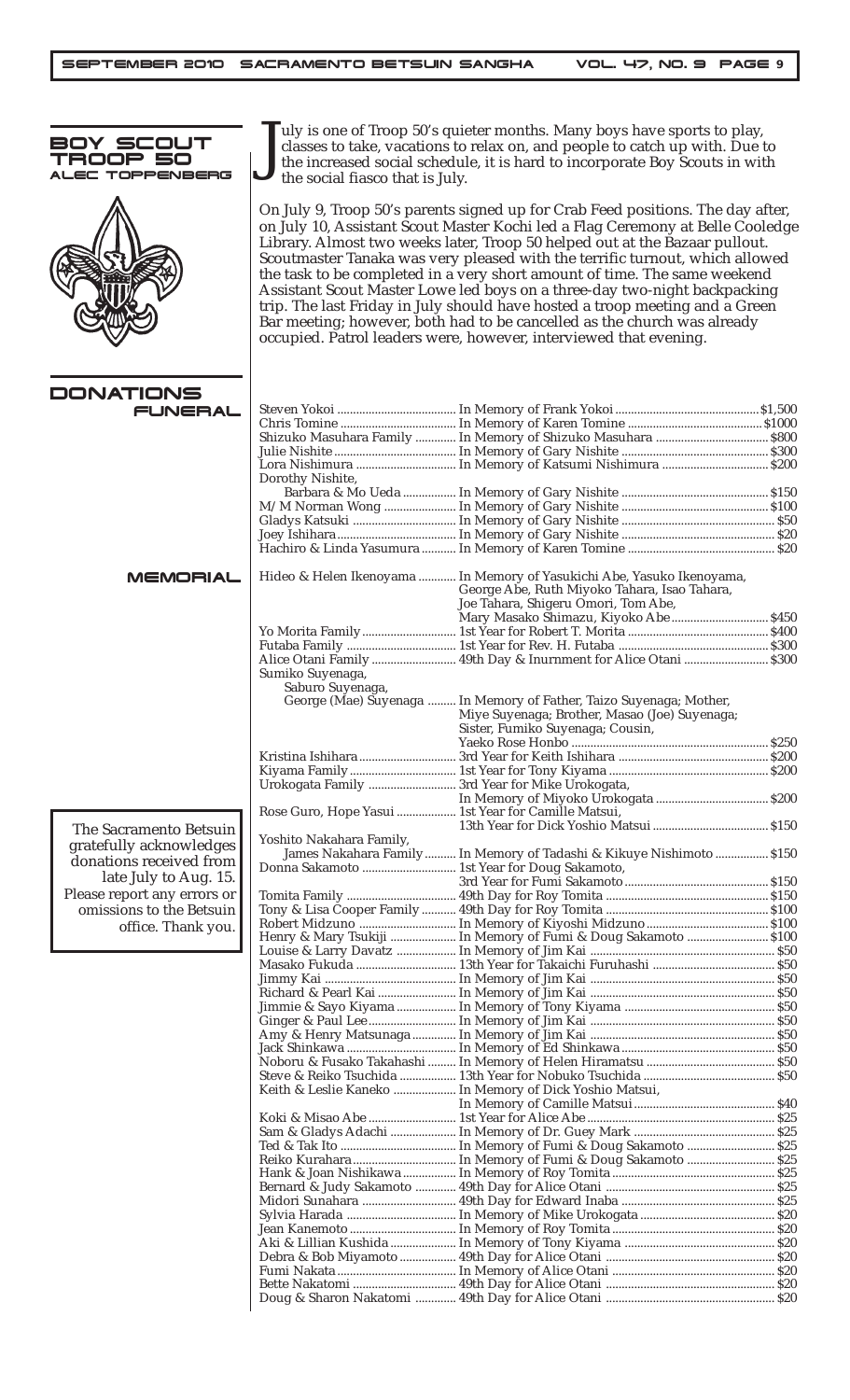| DONATIONS<br>(CONTINUED) |                                                  |                                                                                                                                                       |  |
|--------------------------|--------------------------------------------------|-------------------------------------------------------------------------------------------------------------------------------------------------------|--|
|                          |                                                  |                                                                                                                                                       |  |
| SPECIAL                  |                                                  |                                                                                                                                                       |  |
|                          |                                                  |                                                                                                                                                       |  |
|                          |                                                  |                                                                                                                                                       |  |
|                          |                                                  |                                                                                                                                                       |  |
|                          |                                                  |                                                                                                                                                       |  |
|                          |                                                  |                                                                                                                                                       |  |
|                          |                                                  |                                                                                                                                                       |  |
|                          |                                                  |                                                                                                                                                       |  |
|                          |                                                  |                                                                                                                                                       |  |
|                          |                                                  |                                                                                                                                                       |  |
| ENDOWMENT<br>FUND        |                                                  | Harry & Mary Inouye  In Memory of Shinzo, Kiwa Inouye & Alyce Yamazumi  \$50<br>Dennis & Diane Shimosaka  In Memory of Urokogata Family Service  \$50 |  |
| <b>NOKOTSUDO</b>         |                                                  |                                                                                                                                                       |  |
|                          |                                                  |                                                                                                                                                       |  |
|                          |                                                  |                                                                                                                                                       |  |
|                          |                                                  |                                                                                                                                                       |  |
| SHOTSUKI HOYO            |                                                  |                                                                                                                                                       |  |
|                          |                                                  |                                                                                                                                                       |  |
|                          |                                                  |                                                                                                                                                       |  |
|                          |                                                  |                                                                                                                                                       |  |
|                          |                                                  |                                                                                                                                                       |  |
|                          |                                                  |                                                                                                                                                       |  |
|                          |                                                  |                                                                                                                                                       |  |
|                          |                                                  |                                                                                                                                                       |  |
|                          |                                                  | Joe & Alice Kataoka  In Memory of Mother, Tamotsu Kataoka  \$25                                                                                       |  |
|                          |                                                  |                                                                                                                                                       |  |
|                          |                                                  |                                                                                                                                                       |  |
|                          |                                                  |                                                                                                                                                       |  |
|                          |                                                  |                                                                                                                                                       |  |
| <b>HATSUBON</b>          |                                                  |                                                                                                                                                       |  |
|                          |                                                  |                                                                                                                                                       |  |
|                          |                                                  |                                                                                                                                                       |  |
|                          | Jeanne & Frank Andersen,<br>Cathy & Tom Ikesaki, |                                                                                                                                                       |  |
|                          |                                                  |                                                                                                                                                       |  |
|                          |                                                  |                                                                                                                                                       |  |
|                          | Hiramatsu Family,                                |                                                                                                                                                       |  |
|                          |                                                  |                                                                                                                                                       |  |
|                          |                                                  | Arvin & Terry Matsumoto  In Memory of Kinuye & Kikuichi &                                                                                             |  |
|                          |                                                  |                                                                                                                                                       |  |
|                          | Toshiye Fujikawa, Kent Fujikawa,                 |                                                                                                                                                       |  |
|                          |                                                  |                                                                                                                                                       |  |
|                          |                                                  |                                                                                                                                                       |  |
|                          |                                                  |                                                                                                                                                       |  |
|                          |                                                  |                                                                                                                                                       |  |
|                          | Terry Kurima,                                    |                                                                                                                                                       |  |
|                          |                                                  |                                                                                                                                                       |  |
|                          |                                                  | Tom & Judy Nishimura  In Memory of Hisako Nishimura  \$100                                                                                            |  |
|                          |                                                  | James & Fumi Sakata  In Memory of Yoshiko "Bubbles" Keikoan  \$100                                                                                    |  |
|                          |                                                  |                                                                                                                                                       |  |
|                          |                                                  |                                                                                                                                                       |  |
|                          |                                                  |                                                                                                                                                       |  |
|                          |                                                  |                                                                                                                                                       |  |
|                          |                                                  |                                                                                                                                                       |  |
|                          |                                                  |                                                                                                                                                       |  |
|                          |                                                  |                                                                                                                                                       |  |
|                          |                                                  |                                                                                                                                                       |  |
|                          |                                                  | Bubbles Yoshiko Keikoan Family In Memory of Bubbles Yoshiko Keikoan  \$50                                                                             |  |
|                          |                                                  |                                                                                                                                                       |  |
|                          |                                                  |                                                                                                                                                       |  |
|                          |                                                  |                                                                                                                                                       |  |
|                          |                                                  |                                                                                                                                                       |  |
|                          |                                                  |                                                                                                                                                       |  |
|                          |                                                  |                                                                                                                                                       |  |
|                          |                                                  |                                                                                                                                                       |  |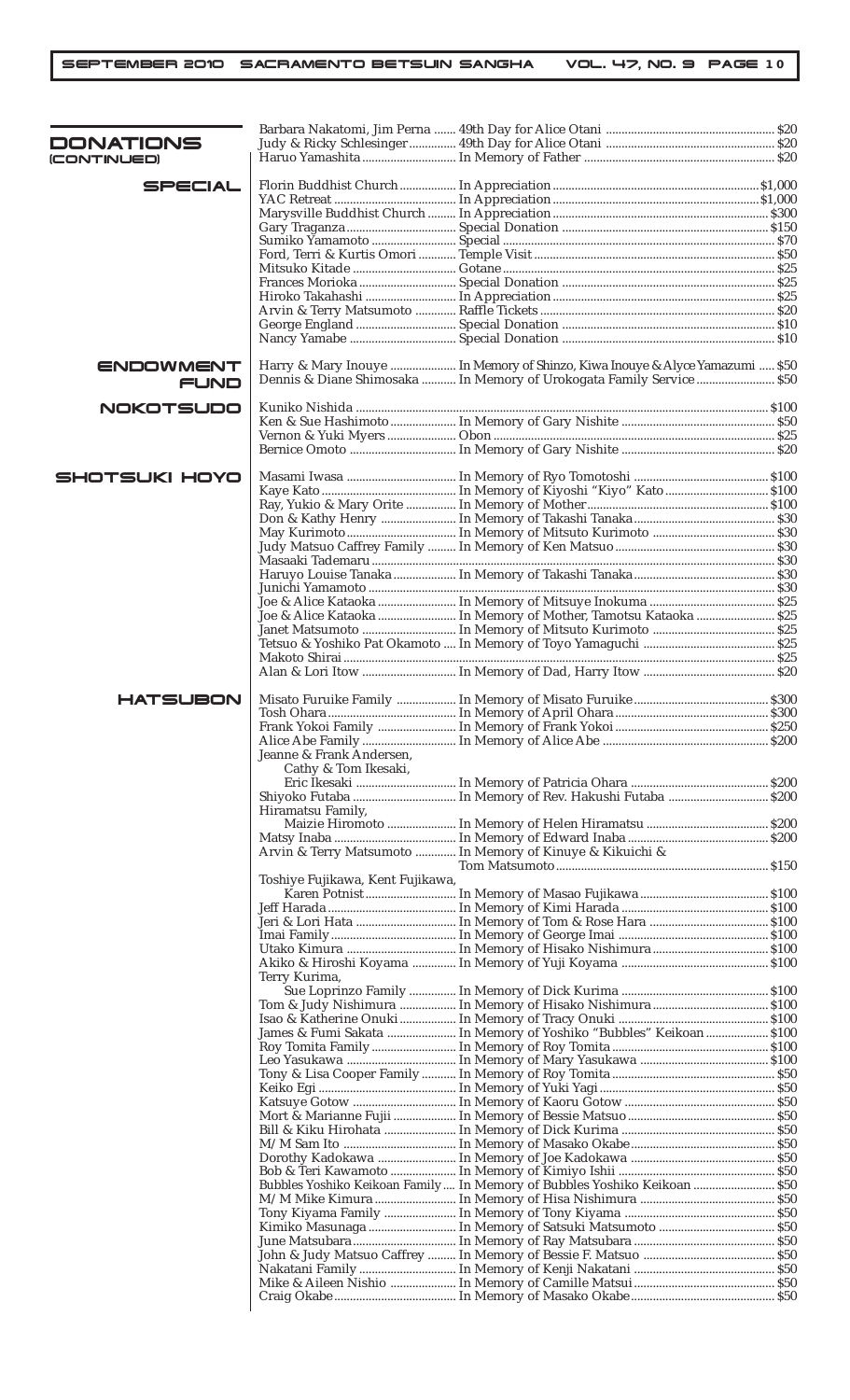| DONATIONS          |                            |                          | Dorothy Saika Family  In Memory of Dorothy Sueko Saika  \$50 |
|--------------------|----------------------------|--------------------------|--------------------------------------------------------------|
|                    |                            |                          |                                                              |
| <b>ICONTINUEDI</b> |                            |                          |                                                              |
|                    |                            |                          |                                                              |
|                    |                            |                          |                                                              |
|                    |                            |                          |                                                              |
|                    |                            |                          |                                                              |
|                    |                            |                          |                                                              |
|                    |                            |                          |                                                              |
|                    |                            |                          |                                                              |
|                    |                            |                          |                                                              |
|                    |                            |                          |                                                              |
|                    |                            |                          |                                                              |
|                    |                            |                          |                                                              |
|                    |                            |                          |                                                              |
|                    |                            |                          |                                                              |
|                    |                            |                          |                                                              |
|                    |                            |                          |                                                              |
|                    |                            |                          |                                                              |
|                    |                            |                          |                                                              |
|                    |                            |                          |                                                              |
|                    |                            |                          |                                                              |
|                    |                            |                          |                                                              |
|                    |                            |                          |                                                              |
|                    |                            |                          |                                                              |
|                    |                            |                          |                                                              |
|                    |                            |                          |                                                              |
|                    |                            |                          |                                                              |
|                    |                            |                          |                                                              |
|                    |                            |                          |                                                              |
|                    |                            |                          |                                                              |
|                    | Austin, Wendy, Carly &     |                          |                                                              |
|                    |                            |                          |                                                              |
|                    | Austin, Wendy, Carly &     |                          |                                                              |
|                    |                            |                          |                                                              |
|                    |                            |                          |                                                              |
|                    |                            |                          |                                                              |
|                    |                            |                          |                                                              |
|                    |                            |                          |                                                              |
|                    |                            |                          |                                                              |
|                    |                            |                          |                                                              |
|                    |                            |                          |                                                              |
|                    |                            |                          |                                                              |
|                    |                            |                          |                                                              |
|                    |                            |                          |                                                              |
|                    |                            |                          |                                                              |
|                    |                            |                          |                                                              |
|                    |                            |                          |                                                              |
|                    |                            |                          |                                                              |
|                    |                            |                          |                                                              |
|                    |                            |                          |                                                              |
|                    |                            |                          |                                                              |
|                    | Steve, Keri, Kody &        |                          |                                                              |
|                    |                            |                          |                                                              |
|                    |                            |                          |                                                              |
|                    |                            |                          |                                                              |
|                    |                            |                          |                                                              |
|                    |                            |                          |                                                              |
|                    |                            |                          |                                                              |
|                    |                            |                          |                                                              |
|                    |                            |                          |                                                              |
|                    |                            |                          |                                                              |
|                    |                            |                          |                                                              |
| OBON               | <b>S200</b>                | <b>S50</b>               | Ken & Carolyn Murai                                          |
|                    | Don & Marcia Matsuda       | Mark & Courtney Amioka   | Mitzie Muramoto                                              |
|                    |                            |                          |                                                              |
|                    | Ted Oto                    | M/M Michael Disno/       | Gerald & Diane Muranaka                                      |
|                    |                            | Matsuoka                 | M/M Mike Nagai                                               |
|                    | <b>S100</b>                | Lorna Fong               | Hank & Joan Nishikawa                                        |
|                    | Dennis & Nancy Hashimoto   | Ken Furukawa             | June Nishikawa                                               |
|                    | Ken Hashimoto              | M/M Katsumi Hashimoto    | Yutaka & Sakaye Nishikawa                                    |
|                    | Michiko Imai               | Masateru Hashimoto       | M/M Alan Nobunaga                                            |
|                    | Masami Iwasa               | Jim & Yuki Hashisaka     | Craig Okabe                                                  |
|                    | Jean Kaneko                | Billy & Grace Hatano     | Eiichi & Michiko Okamoto                                     |
|                    | Bruce Keikoan Family       | Hiroko Hayashi           | Kazuharu Omoto                                               |
|                    | Machiko Kimura             | Don & Kathy Henry        | Shuny Sagara                                                 |
|                    | Teruko Makishima           | Ronald Hirohata          | <b>Esther Sakata</b>                                         |
|                    |                            |                          |                                                              |
|                    | Akito Masaki               | Rieko Inaba              | Midori Sunahara                                              |
|                    | Aiko Minakata              | Harry & Mary Inouye      | Shannon Suo                                                  |
|                    | Lorraine Nagae             | Don & Lillian Ishii      | Kenneth Takata                                               |
|                    | Ralph & Ruby Nishimi       | Stuart & Linda Ito       | Jim & Tomi Tanaka                                            |
|                    | Keith Sawada               | John Kaneko              | Henny & Linda Toy                                            |
|                    | Thomas & Nancy Shimizu     | George & Amiko Kashiwagi | Denise Tsuji                                                 |
|                    | Family                     | Joe & Alice Kataoka      | Takashi & Irene Tsujita                                      |
|                    | Harriet & Trevir Taniguchi | Hodge Kawakami           | Dolly Uyeno                                                  |
|                    |                            | Reiko & Hachi Kawakami   | Mako Yamauchi                                                |
|                    | <b>\$75</b>                | Mary Kawamoto            | Jean Yoshizuka                                               |
|                    |                            | Emiko Kimura             |                                                              |
|                    | Jim & Toyoko Fujii         |                          | <b>S40</b>                                                   |
|                    |                            | Gary & Jane Komure       |                                                              |
|                    | <b>\$60</b>                | <b>Frances Kondo</b>     | Cliff Adams, Ann Amioka                                      |
|                    | M/M Elliott Wong           | Kimiko Masunaga          | <b>Betty Amioka</b>                                          |
|                    | P.K. Yamamoto              | George & Bette Morita    | Darrell & Mara Fujii                                         |
|                    |                            |                          |                                                              |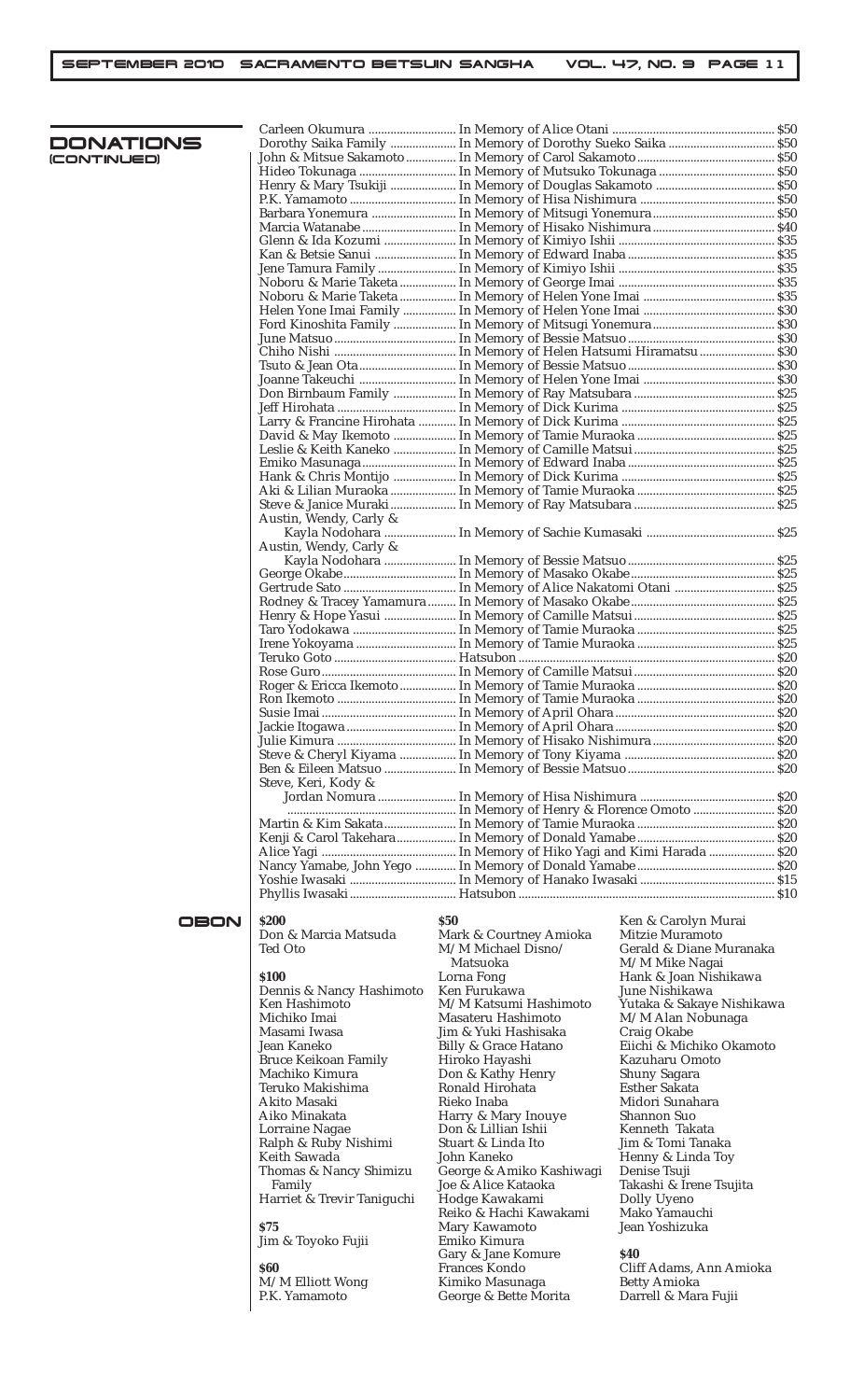### DONATIONS (CONTINUED)

Ruth Hayashi Ray & Kiyoko Ishihara Richard & Janet Kashiwada Wil & Pauline Nishina Mits & Miyo Omoto Joyce Sasaki Alan & Louise Uota Hiroshi & Fujie Urakawa Terry Uyeminami

#### **\$35**

George & Mary Amemiya Mickey & Susan Bennett Tom & Ichiko Fujishima Irene Hoshiko Betty Iwata Yuji & Kimi Kaneko Mae Kim Michiko Kunishi Amy Masaki Chiyeko Masuoka Eddie & Grace Miyamoto H. Umeda

**\$30**

Anonymous April Adachi Saiko Amioka Rose Arase Harumi Dote Takayuki & Seiko Dote Gilbert & Sherry Fujii George & Susan Goto M/M Goichi Hamamoto Max Hamamoto Paul Higuchi George Hiromoto Yosh & Esther Hokama Frank & Blossom Ikemoto Ed Imai Eiko Imai Geoffrey & Sheri Inenaga Minnie Iseri Joey Ishihara M/M Giichi Ishisaka Edward Ito Frank & Ellen Ito Stan & Nancy Ito Ted & Tak Ito Michael & Mary Ann Kashiwagi Takeo Kawamoto James & Jean Kawano Molly Kimura Nancy & T. Kitagawa Tom & Carol Kudow Ben & Teruyo Kunibe June Matsuo Tosh & Betty Matsuura Janie Mitsuhashi Akio Miura Shizu Miura Peggy Miyata Yoshiak Mizuki Henry Mizushima Ed & Janet Mizutani Grace Nakao Jerry Nishimoto Koji Nishimoto Mineko Nishimoto Eugene Okada Tetsuo & Yoshiko Pat Okamoto Jan Okimoto June Omori Haru Osaki Robert & Joyce Sahara Heidi Sakazaki Heidi Sakazaki Shoya & Ikuko Sakazaki George Sato Henry Shigaki Al & Hiroko Shimizu George & Alice Shimizu Fred Shirasao

Masaaki Tademaru Noboru Takahashi Barbara Takai Adell Takata Noboru & Marie Taketa Karen Tokunaga Jim & Hiroko Tsuda Umeko Tsushima Marian Uchida Louie & Emi Watanabe Jim & Laura Watkins Chieko Yagi Mitsuo Yamada Robert & Lori Yamaguchi Kaneo Yamamoto M/M Junichi Yamamoto M/M Katsumi Yamamoto Sumiko Yamamoto Fusaye Yokoyama

## **\$25**

M/M Koki Abe Wendy Bartlett Alfred & Kazuko Dote Tom Fujimoto Carole Fukumoto Harry Hamamoto Calvin Hara, Donna OwFook Fujiye Haramoto Julie Hatta-Wong June Hayashi Art Hayashida Bill Hirohata Mitsuji & Tokie Hironaka Fred Hirotani Joan Hisamoto Wayne Horita David & May Ikemoto Thomas & Harriet Ikemoto Tsuyuko Ikemoto N. Imamura M/M Roy Imura Harley & Judy Inaba Misao Inaba Jeanette Inouye Eiko Irokawa Meriko Ishigaki Kathryn Ishimoto Ron & Ellen Ishimoto M/M John Itagaki Midori & Ken Ito Robert & Norma Ito Sam Ito Kent & Libby Iwamura M/M Yoshio Iwasa Miyoko Iwata Sheryl Kajioka M/M Kenneth Kamada Harry Kashiwada Stephen & Jean Kashiwada Kerry & Sue Ann Kashiwagi Keith & Shirley Kato Harry & Gerrie Kawahata, Jr. M/M Bob Kawamoto Mary Kawano Fong Shigeo Kihara May Kim Jeffrey & Dorene Kimoto Isamu Kobata Tomiko Kohaya Gayle Kono Mieko Kono Akira Kosaka Suenari & Alma Koyasako Dorothy Kumasaki May Kurimoto Doris Kuroko Masako Kurotori Akito & Lillian Kushida Keith & Melissa Kuyama Dennis & Sylvia Lau Leonard Lew Ben & Kazuko Makishima Emmie Makishima Robert & Carolyn Manji

Mark Family Tomio & Joan Masaki Gary & Terrie Matsumoto Ken Matsumoto Dennis & Stacy Matsunami Teiko Matsuo David & Edith Matsuoka Ben & Ine Mayeda Frank Menda M/M Harry Miwa Naomi Miyao M/M John Morita Yoshiye Morita Steve & Janice Muraki Gary Muramoto Tak Muraoka Vernon & Yuki Myers Fred & Rose Nagao Carolyn & Mas Nagata Mary Nakai Yosh Nakamoto Eddie Nakashima Betty Nakayama Rita Nikaido-Yuke George & Jane Nishimura Eleanor Nobuye Austin & Wendy Nodohara M/M Harry Noguchi M/M Kinya Noguchi Herbert & Mieko Ogata Mitsuo & Suwako Ogata Hisa Ohara Shige & Marie Okada Melvin & Norrine Okamoto M/M Ray Onga Mary Orite Sam Orite Teri Orite Hitoshi Ota Shigeru Ota Darryl & Linda Otani Ted & Pat Otani Hiroshi & Tsugino Oto Joan Ouchida Bernard & Judy Sakamoto Charles & Kayoko Sakamoto Donna Sakamoto Albert Sasamoto Sachiko Sawada Ted & Helen Sekikawa Akio & Ruth Seo Kathryn Shigaki Dr. & Mrs. Robert Shimada James Shimada Sam & Fumie Shimada Shig Shimazu Tom Shimizu Tomio & Michiko Shimizu Ben & Lois Shimomura Sam & Mary Shimono Asa & Martha Shintaku M/M Makoto Shirai Dr. & Mrs. Henry Sugiyama Bob & Terry Sumida Betty Tabata Harvey & Janice Tahara Randy & Denise Tahara Rose Takata Hisayo Takimoto Mervin & Carol Tamai Haruko Tanaka Kiyoko Tanaka M/M Joe Tanaka Shigeko Tanaka Gary Traganza Mel & Virginia Uchida Roy Uda Joe & Hisashi Urokogata Fuyuko Uyemura Paul Wakabayashi Jeffrey & Donna Wong Fumiye Wright Karen Yamada Richard & Sally Yamaichi Eiji & Kathleen Yamamoto